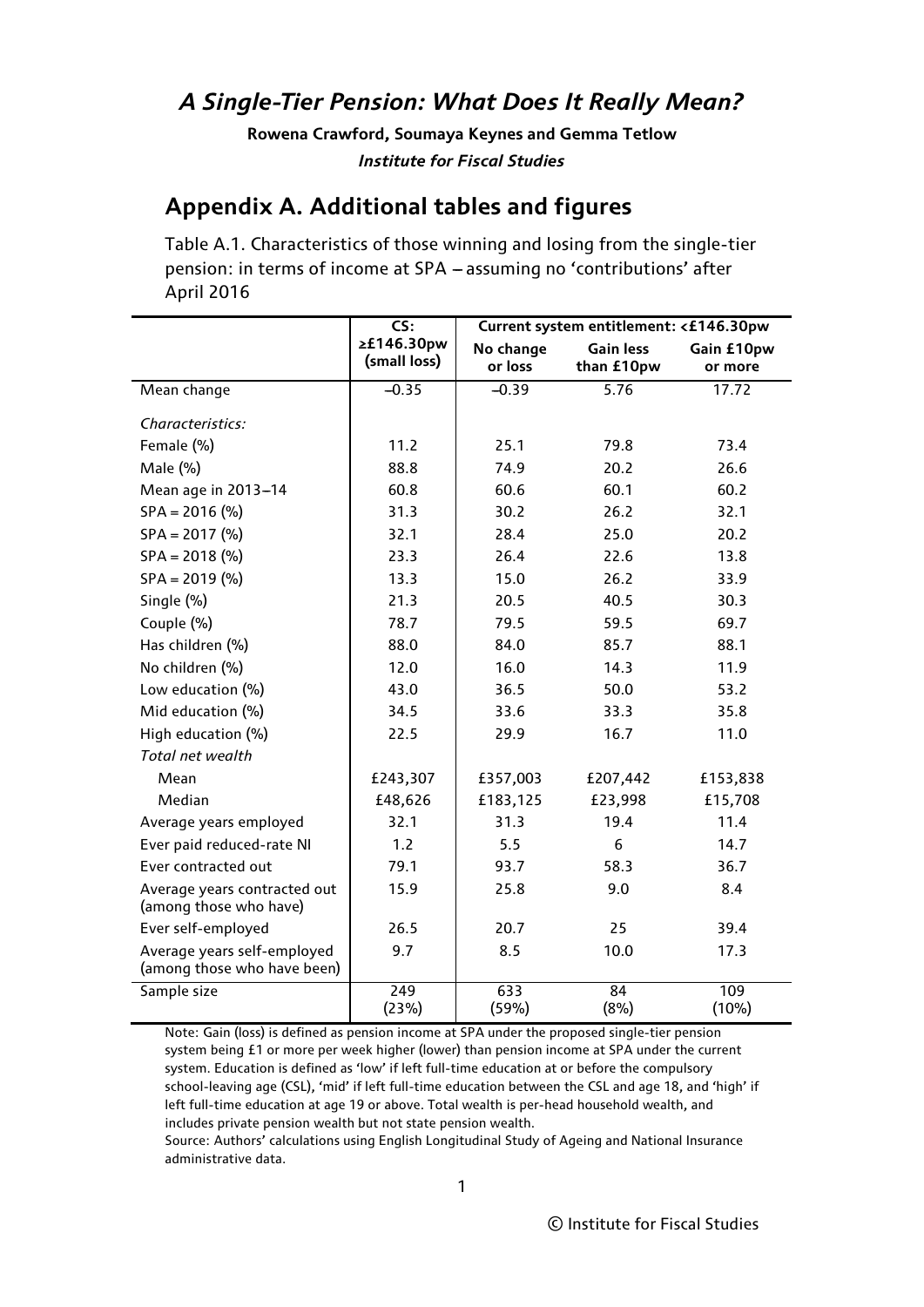|                                            | <b>Percentage of individuals:</b>   |                                     |                                        |                                      |                       |
|--------------------------------------------|-------------------------------------|-------------------------------------|----------------------------------------|--------------------------------------|-----------------------|
|                                            | CS≥£146.30,<br>no change or<br>loss | CS<£146.30,<br>no change or<br>loss | CS<£146.30,<br>gain less<br>than £10pw | CS<£146.30,<br>gain £10pw<br>or more | <b>Sample</b><br>size |
| All                                        | 23.2                                | 58.9                                | 7.8                                    | 10.1                                 | 1,075                 |
| Male                                       | 29.8                                | 64                                  | 2.3                                    | 3.9                                  | 741                   |
| Female                                     | 8.4                                 | 47.6                                | 20.1                                   | 24                                   | 334                   |
| $SPA = 2016$                               | 23.9                                | 58.6                                | 6.7                                    | 10.7                                 | 326                   |
| $SPA = 2017$                               | 26.4                                | 59.4                                | 6.9                                    | 7.3                                  | 303                   |
| $SPA = 2018$                               | 22.4                                | 64.5                                | 7.3                                    | 5.8                                  | 259                   |
| $SPA = 2019$                               | 17.6                                | 50.8                                | 11.8                                   | 19.8                                 | 187                   |
| Single                                     | 21.2                                | 52                                  | 13.6                                   | 13.2                                 | 250                   |
| Couple                                     | 23.8                                | 61                                  | 6.1                                    | 9.2                                  | 825                   |
| Any children                               | 23.8                                | 57.9                                | 7.8                                    | 10.4                                 | 919                   |
| No children                                | 19.2                                | 64.7                                | 7.7                                    | 8.3                                  | 156                   |
| Low education                              | 24.4                                | 52.7                                | 9.6                                    | 13.2                                 | 438                   |
| Mid education                              | 23.5                                | 58.2                                | 7.7                                    | 10.7                                 | 366                   |
| <b>High education</b>                      | 20.7                                | 69.7                                | 5.2                                    | 4.4                                  | 271                   |
| Quintiles of total<br>household net wealth |                                     |                                     |                                        |                                      |                       |
| Lowest                                     | 23.8                                | 40.7                                | 16.4                                   | 19.2                                 | 214                   |
| $\overline{2}$                             | 36.3                                | 43.4                                | 8                                      | 12.3                                 | 212                   |
| $\overline{\mathbf{3}}$                    | 22.4                                | 56.1                                | 8.4                                    | 13.1                                 | 214                   |
| 4                                          | 17.4                                | 78.5                                | 0.9                                    | 3.2                                  | 219                   |
| Highest                                    | 16.2                                | 75                                  | 5.6                                    | 3.2                                  | 216                   |
| Ever paid reduced-rate<br>ΝI               | 5.1                                 | 59.3                                | 8.5                                    | 27.1                                 | 59                    |
| Self-employment years                      |                                     |                                     |                                        |                                      |                       |
| None                                       | 22.5                                | 61.7                                | 7.7                                    | 8.1                                  | 814                   |
| $1$ to $5$                                 | 28.2                                | 61.2                                | 7.1                                    | 3.5                                  | 85                    |
| 6 to 10                                    | 24.7                                | 50.6                                | 11.7                                   | 13                                   | 77                    |
| More than 10                               | 23.2                                | 40.4                                | 6.1                                    | 30.3                                 | 99                    |
| Contracted-out years                       |                                     |                                     |                                        |                                      |                       |
| None                                       | 26.5                                | 20.4                                | 17.9                                   | 35.2                                 | 196                   |
| $1$ to 5                                   | 35.2                                | 18.2                                | 23.9                                   | 22.7                                 | 88                    |
| 6 to 10                                    | 37.2                                | 43.6                                | 12.8                                   | 6.4                                  | 78                    |
| More than 10                               | 19.2                                | 76.2                                | 2.5                                    | 2.1                                  | 713                   |

Table A.2. Gains and losses among different groups of individuals: in terms of income at SPA, assuming no 'contributions' after April 2016

Note: As for Table A.1.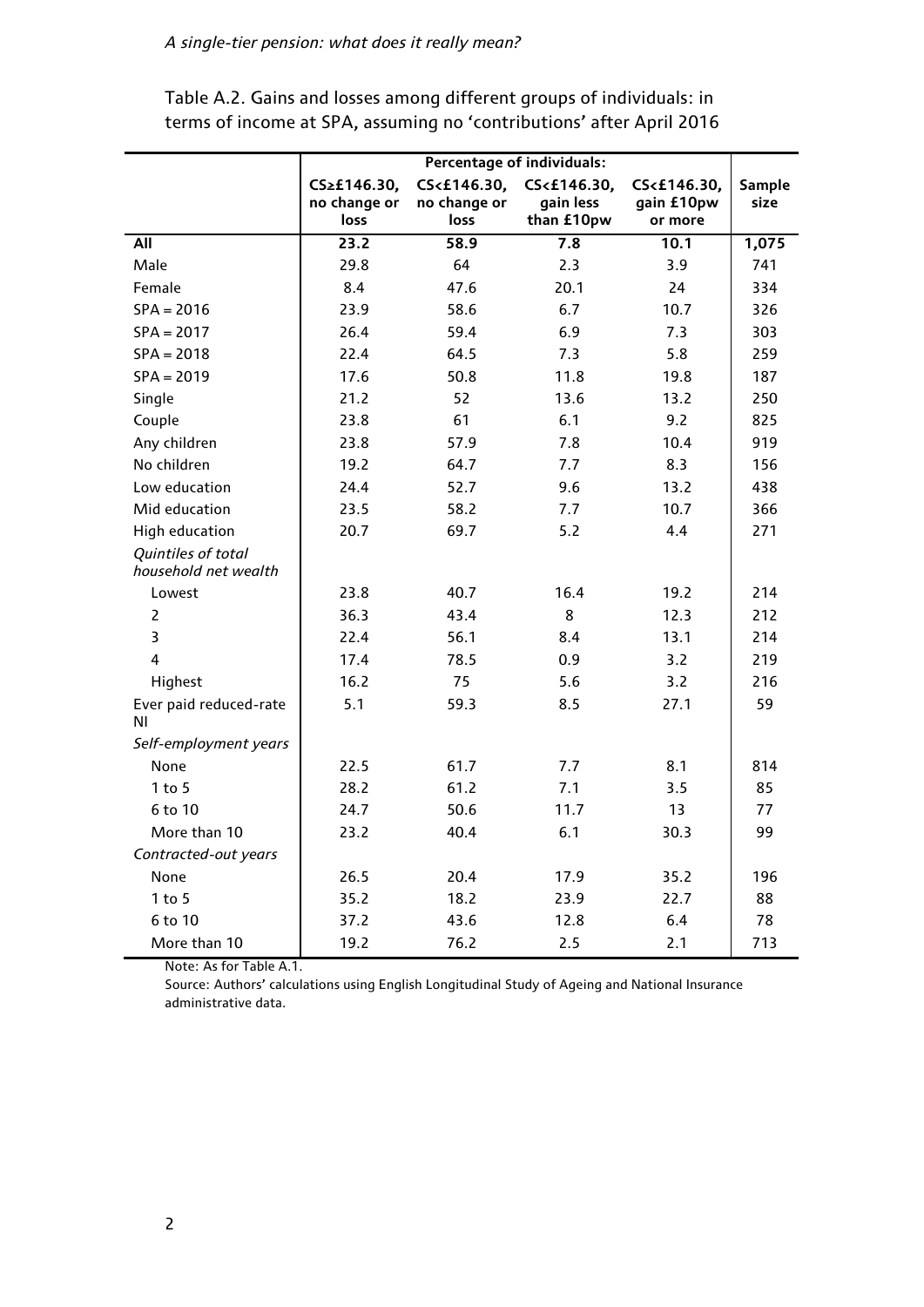| <b>State pension entitlement</b> | Men  | Women | All   |
|----------------------------------|------|-------|-------|
| Current system                   |      |       |       |
| £1 or more below £146.30 p.w.    | 66.5 | 88.9  | 73.5  |
| Within £1 of £146.30 p.w.        | 1.8  | 2.1   | 1.9   |
| £1 or more above £146.30 p.w.    | 31.7 | 9.0   | 24.7  |
| Single-tier system               |      |       |       |
| £1 or more below £146.30 p.w.    | 58.3 | 65.6  | 60.6  |
| Within £1 of £146.30 p.w.        | 12.4 | 27.0  | 16.9  |
| £1 or more above £146.30 p.w.    | 29.3 | 7.5   | 22.5  |
| Sample size                      | 741  | 334   | 1,075 |

Table A.3. Percentage of individuals entitled to more and less than the full single-tier amount, under current and proposed systems - assuming continuing to accrue entitlement up to SPA

Source: Authors' calculations using English Longitudinal Study of Ageing and National Insurance administrative data.

Table A.4. Average gains to pension income at SPA, by year of stopping remaining contributory activity, holding constant categories of winners/losers assuming that people stop contributing in 2016

| Change in state pension<br>at SPA (assuming cease | <b>Cease contributory</b><br>activity in 2016 |        |                            | <b>Cease contributory</b><br>activity at SPA |        |                            |
|---------------------------------------------------|-----------------------------------------------|--------|----------------------------|----------------------------------------------|--------|----------------------------|
| contributory activity in<br>2016)                 | % gain                                        | % lose | Mean<br>change<br>(f p.w.) | % gain                                       | % lose | Mean<br>change<br>(f p.w.) |
| Current system $\ge$ £146.30                      | 0%                                            | 12%    | $-0.39$                    | 0%                                           | 61%    | $-2.58$                    |
| Current system < £146.30                          |                                               |        |                            |                                              |        |                            |
| No change / Lose                                  | $0\%$                                         | 3%     | $-0.39$                    | 43%                                          | 8%     | 1.82                       |
| Gain less than £10                                | 100%                                          | $0\%$  | 5.76                       | 94%                                          | $1\%$  | 6.19                       |
| Gain £10 or more                                  | 100%                                          | $0\%$  | 17.72                      | 100%                                         | $0\%$  | 17.55                      |
| All                                               | 18%                                           | 4%     | 1.94                       | 43%                                          | 19%    | 2.74                       |

Note: Gain (lose) is defined as pension income at SPA under the proposed single-tier pension system being £1 or more per week higher (lower) than pension income at SPA under the current system.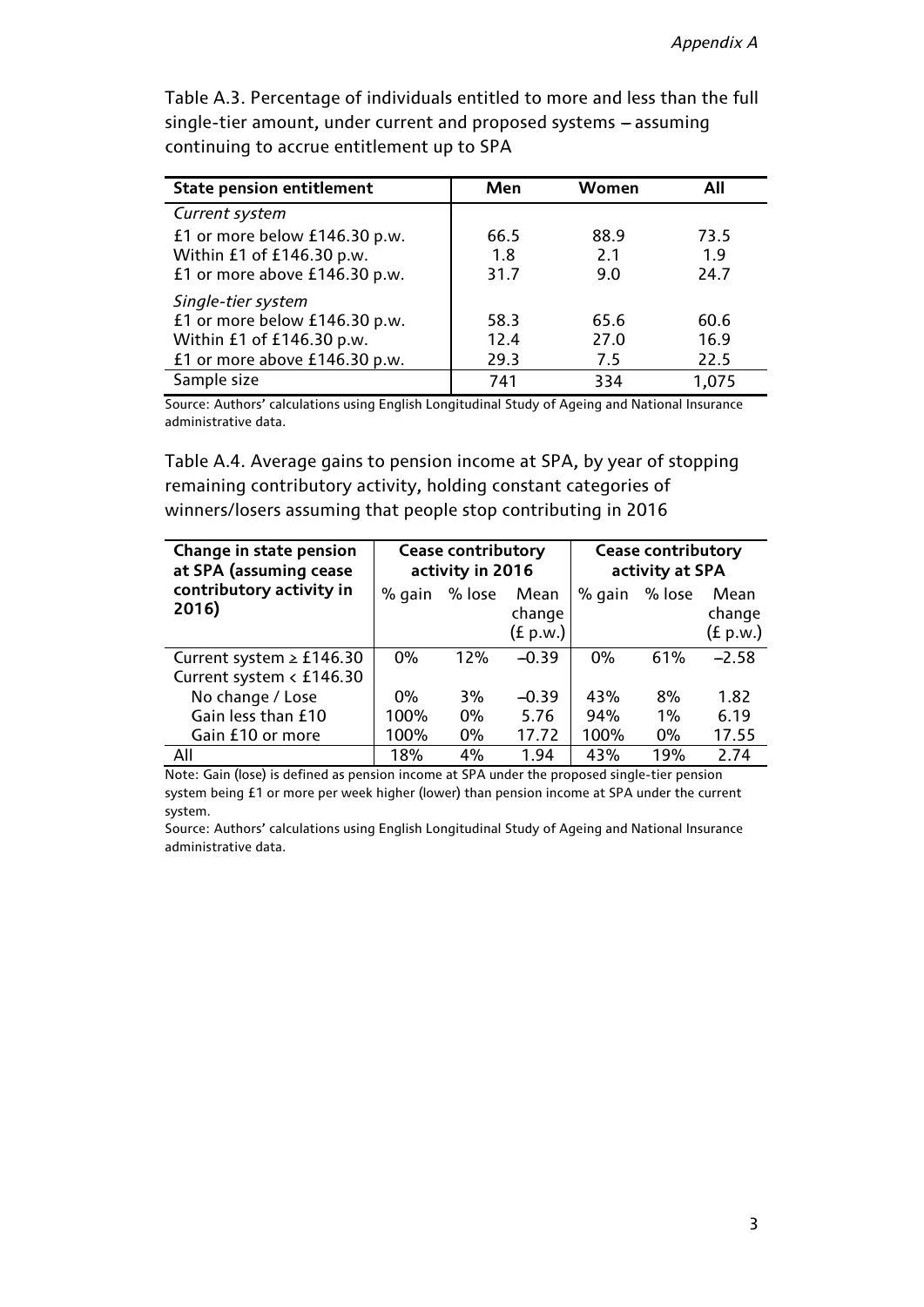|                                            |                | Individual state pension<br>income |        |                | Household state pension<br>income |        |                | Total household net<br>income |        |
|--------------------------------------------|----------------|------------------------------------|--------|----------------|-----------------------------------|--------|----------------|-------------------------------|--------|
|                                            | Mean<br>change | % gain                             | % lose | Mean<br>change | % gain                            | % lose | Mean<br>change | % gain                        | % lose |
| All                                        | 2.75           | 41%                                | 3%     | 6.33           | 50%                               | 4%     | 5.09           | 45%                           | 11%    |
| Male                                       | 1.81           | 37%                                | 2%     | 6.94           | 48%                               | $2\%$  | 6.20           | 46%                           | 7%     |
| Female                                     | 4.72           | 50%                                | 5%     | 5.06           | 52%                               | 6%     | 2.77           | 43%                           | 19%    |
| $SPA = 2016$                               | 2.95           | 35%                                | 1%     | 6.82           | 44%                               | 2%     | 5.25           | 39%                           | 10%    |
| $SPA = 2017$                               | 2.22           | 39%                                | 1%     | 6.04           | 47%                               | 3%     | 5.18           | 44%                           | 9%     |
| $SPA = 2018$                               | 2.13           | 43%                                | 4%     | 5.80           | 52%                               | 4%     | 4.84           | 49%                           | 10%    |
| $SPA = 2019$                               | 4.08           | 50%                                | 7%     | 6.67           | 59%                               | $8\%$  | 5.01           | 53%                           | 17%    |
| Single                                     | 3.08           | 27%                                | 1%     | 3.08           | 27%                               | 1%     | $-1.67$        | 9%                            | 30%    |
| Couple                                     | 2.64           | 45%                                | 4%     | 7.38           | 57%                               | 5%     | 7.26           | 57%                           | 5%     |
| Any children                               | 2.18           | 28%                                | 2%     | 2.94           | 32%                               | 1%     | 0.34           | 24%                           | 16%    |
| No children                                | 2.85           | 43%                                | 3%     | 6.90           | 52%                               | 4%     | 5.89           | 49%                           | 10%    |
| Low education                              | 3.18           | 43%                                | 3%     | 7.01           | 50%                               | 3%     | 5.14           | 44%                           | 14%    |
| Mid education                              | 2.97           | 44%                                | 2%     | 5.06           | 52%                               | 3%     | 4.01           | 47%                           | 10%    |
| <b>High education</b>                      | 1.73           | 32%                                | 4%     | 6.90           | 46%                               | 6%     | 6.45           | 44%                           | 8%     |
| Quintiles of total<br>household net wealth |                |                                    |        |                |                                   |        |                |                               |        |
| Lowest                                     | 4.67           | 47%                                | 3%     | 8.25           | 54%                               | 2%     | 2.89           | 36%                           | 33%    |
| $\overline{2}$                             | 3.17           | 45%                                | 2%     | 6.45           | 51%                               | $2\%$  | 6.03           | 49%                           | 4%     |
| 3                                          | 3.47           | 47%                                | 1%     | 6.74           | 55%                               | 3%     | 6.36           | 53%                           | 5%     |
| 4                                          | 1.50           | 38%                                | 4%     | 5.09           | 47%                               | 7%     | 5.09           | 47%                           | 7%     |
| Highest                                    | 0.91           | 27%                                | 5%     | 5.10           | 41%                               | 5%     | 5.10           | 41%                           | 5%     |
| Ever paid reduced-<br>rate NI              | 5.34           | 37%                                | 7%     | 5.65           | 46%                               | 7%     | 4.29           | 42%                           | 15%    |
| Self-employment years                      |                |                                    |        |                |                                   |        |                |                               |        |
| None                                       | 2.29           | 39%                                | 3%     | 5.01           | 47%                               | 4%     | 3.55           | 41%                           | 13%    |
| $1$ to $5$                                 | 1.05           | 24%                                | 7%     | 6.99           | 43%                               | $8\%$  | 6.66           | 41%                           | 11%    |
| 6 to 10                                    | 3.35           | 46%                                | 3%     | 9.94           | 60%                               | 4%     | 8.70           | 58%                           | 5%     |
| More than 10                               | 7.31           | 62%                                | 1%     | 13.54          | 68%                               | 1%     | 13.35          | 68%                           | 1%     |
| Contracted-out years                       |                |                                    |        |                |                                   |        |                |                               |        |
| None                                       | 6.46           | 66%                                | 9%     | 8.88           | 67%                               | 9%     | 5.71           | 56%                           | 25%    |
| $1$ to $5$                                 | 5.69           | 55%                                | 5%     | 9.66           | 68%                               | 5%     | 6.27           | 51%                           | 20%    |
| 6 to 10                                    | 2.25           | 34%                                | 3%     | 6.53           | 39%                               | 1%     | 3.72           | 32%                           | 22%    |
| More than 10                               | 1.37           | 33%                                | 1%     | 5.16           | 43%                               | 2%     | 4.91           | 43%                           | 4%     |

Table A.5. Percentage of gainers and losers from move to single-tier pension - assuming stop contributing in 2016: by income definition and individual characteristics

Note: As for Table 4.4.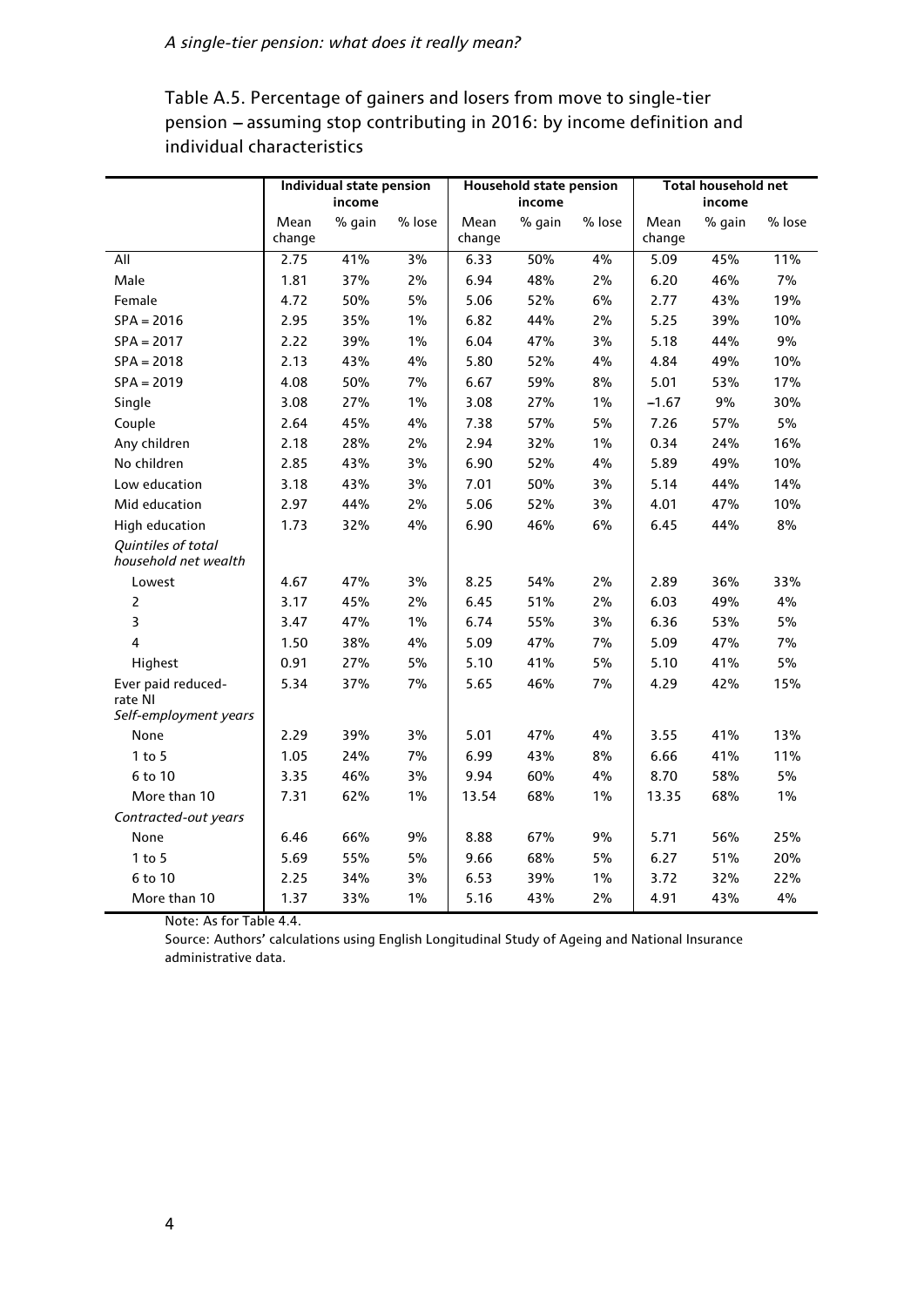Figure A.1. Distribution of change in state pension income at SPA under proposed system compared with current system - assuming no further 'contributions' after April 2016: those entitled to less than £146.30 p.w.



Source: Authors' calculation using English Longitudinal Study of Ageing and National Insurance administrative data.

Figure A.2. How state pension income evolves during retirement under the current and proposed systems: high earners aged 16 in 2002-03



Note: This graph is for someone contracted in, aged 16 in 2002-03, who works continuously from 2016-17 and earns at or above the UEL in every year they are in work. Someone with 35 years of contributions is assumed to make contributions between the ages of 20 and 54 inclusive. The level of the BSP is assumed to increase with the triple lock until April 2015 and then with average earnings growth thereafter, whereas the value of the single-tier pension is assumed to be £146.30 in 2013-14 earnings terms and uprated with average earnings growth after 2016. Source: Authors' calculations.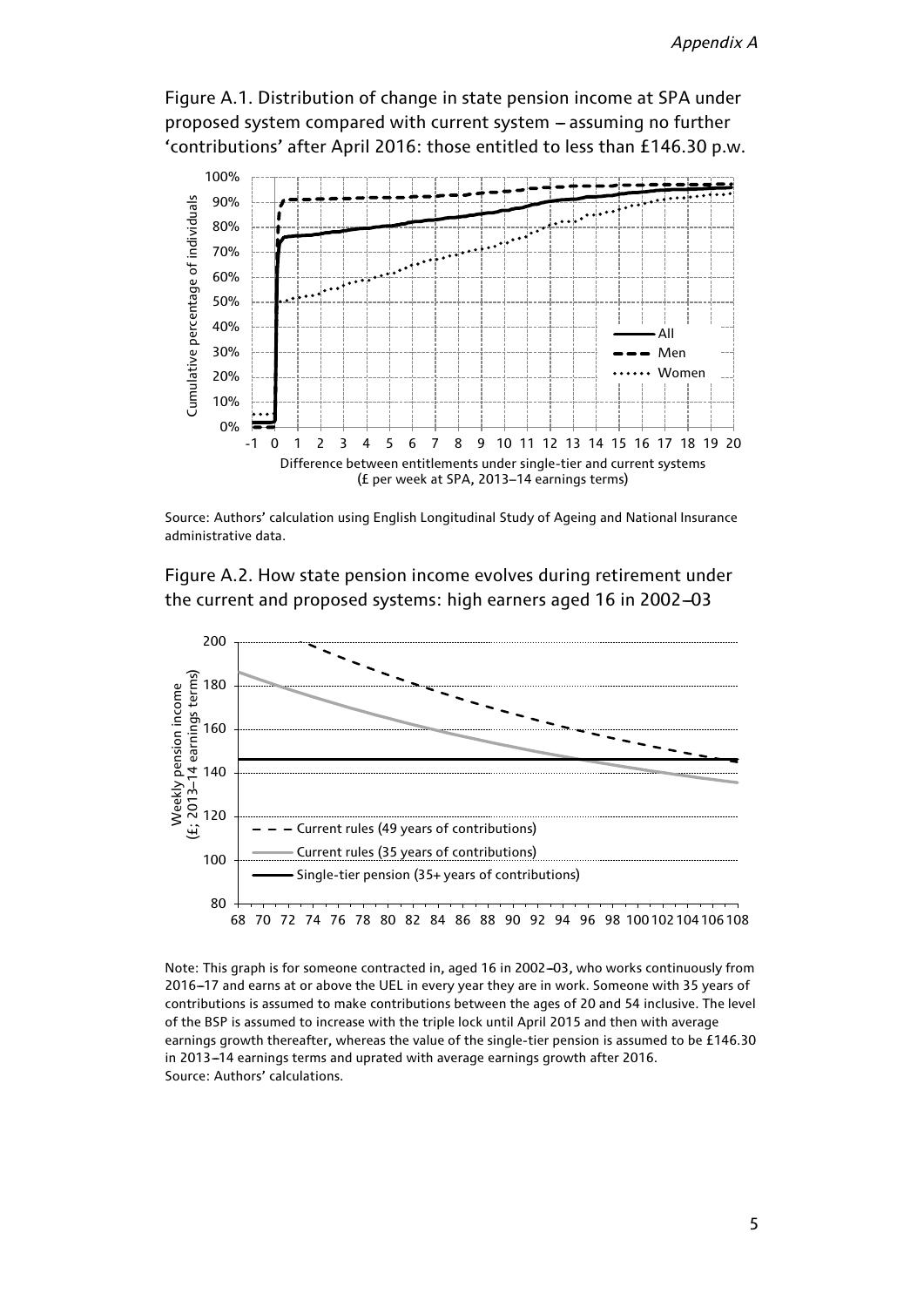# **Appendix B. Calculating state pension entitlements using ELSA-NI data**

# **English Longitudinal Study of Ageing: overview**

ELSA is a biennial panel survey of a representative sample of households aged 50 and over in England. These households have been interviewed every two years since 2002–03. In this report, we make use of data collected in the first five waves of the survey, up to 2010–11. In particular, we focus on the subsample of wave 1 respondents who were born between 6 April 1950 and 29 February 1952.

ELSA respondents were asked for permission to link their survey responses to administrative data on National Insurance (NI) contributions from HM Revenue and Customs. These data are available for the period from 1948 (when the NI system was established) up to 2003–04 (the last year for which complete information for the ELSA respondents is currently available). More detailed information on the matched data and the matching process is available in Bozio et al. (20[1](#page-5-0)0).<sup>1</sup>

# **Representativeness of the matched sample**

Not all ELSA respondents gave permission to link to their NI records and, among those who did, a small number were not successfully matched. Therefore, while the full ELSA sample is designed to be representative of the underlying household population aged 50 and over, the group for whom we also have NI data may not be. To assess this, we can examine whether any observable characteristics are significantly predictive of individuals being in the matched sample. Since some of the analysis in Chapter 5 examines household income, our analysis sample is limited to individuals for whom we have NI data for both them and (where relevant) their partner. Table B.1 presents univariate analysis (and Table B.2 presents multivariate analysis) of whether or not ELSA sample members have matched NI data, focusing just on respondents born in or after 1950.

Table B.1 shows that people who have always been single are more likely to be matched to their NI data than currently or previously married respondents. Also, those who are most highly educated, are employed and have the lowest wealth are also slightly more likely to be matched. When one examines the success of matching both respondents and their partners (where relevant), the gap between singles and couples increases, as would be expected. Table B.2 shows that, after controlling for other characteristics, the difference in match rate between singles and couples remains but the other differences between groups apparent in Table

l

<span id="page-5-0"></span> $<sup>1</sup>$  A. Bozio, R. Crawford, C. Emmerson and G. Tetlow, 'Retirement outcomes and lifetime earnings:</sup> descriptive evidence from linked ELSA-NI data', Department for Work and Pensions (DWP), Working Paper no. 81, 2010 [\(http://research.dwp.gov.uk/asd/asd5/WP81.pdf\)](http://research.dwp.gov.uk/asd/asd5/WP81.pdf).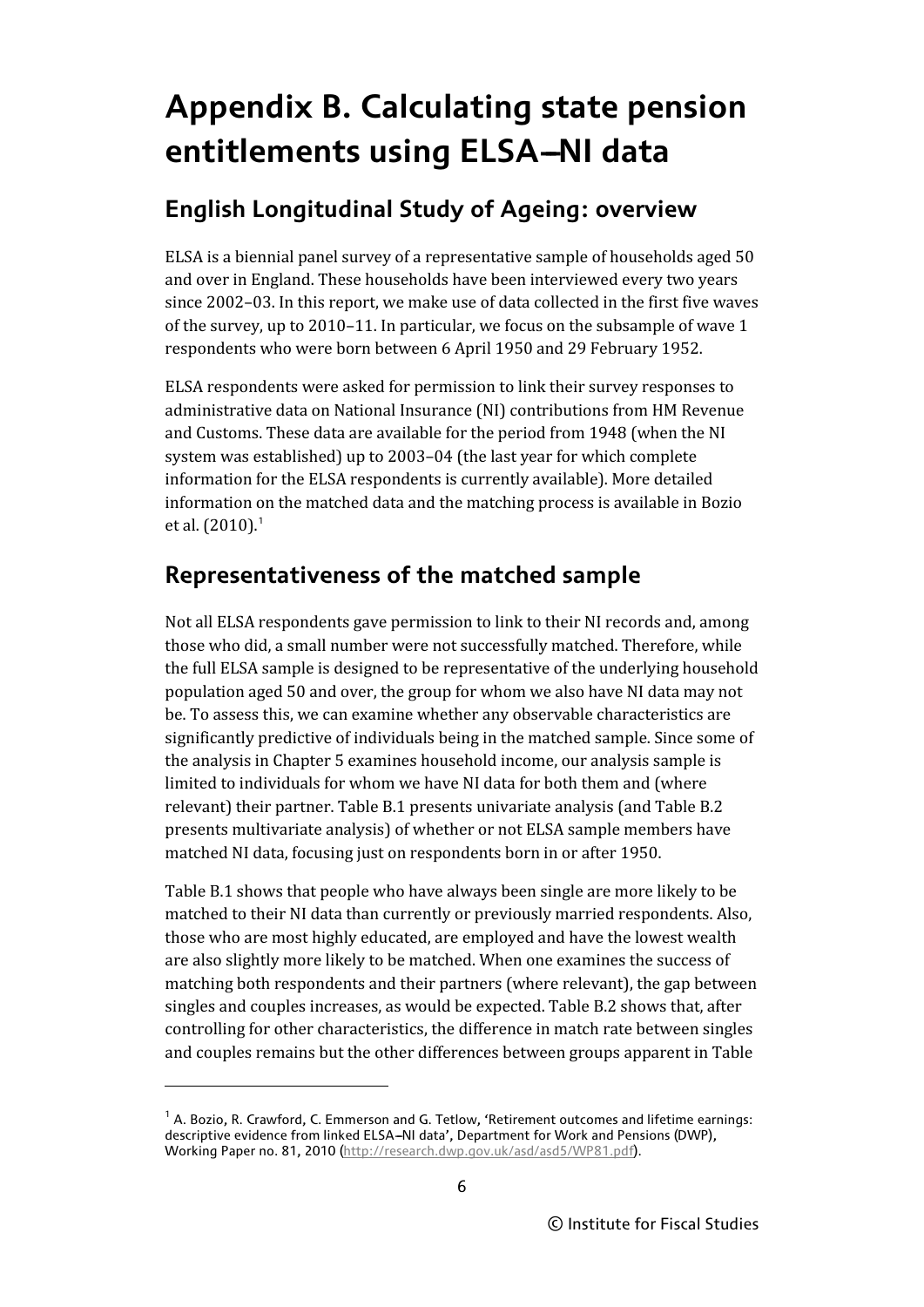B.1 are not statistically significant. From this, we conclude that the sample of individuals for whom matched NI data are available is broadly representative of these cohorts as a whole, although currently single individuals are somewhat over-represented.

| %                                          | Respondent<br>matched | <b>Respondent and</b><br>partner matched | Sample size |
|--------------------------------------------|-----------------------|------------------------------------------|-------------|
| Sex                                        |                       |                                          |             |
| Male                                       | 83.1                  | 77.3                                     | 409         |
| Female                                     | 86.3                  | 74.7                                     | 495         |
| <b>Marital status</b>                      |                       |                                          |             |
| Married                                    | 84.8                  | 73.4                                     | 710         |
| Always single                              | 88.0                  | 88.0                                     | 50          |
| Single, previously<br>married              | 84.0                  | 84.0                                     | 144         |
| <b>Education level</b>                     |                       |                                          |             |
| Low                                        | 84.5                  | 76.5                                     | 349         |
| Mid                                        | 84.1                  | 74.2                                     | 353         |
| High                                       | 87.0                  | 77.7                                     | 184         |
| Current economic<br>activity               |                       |                                          |             |
| Employed                                   | 87.2                  | 77.9                                     | 596         |
| Self-employed                              | 77.4                  | 71.0                                     | 93          |
| Long-term sick                             | 77.6                  | 70.1                                     | 67          |
| Other                                      | 83.1                  | 73.6                                     | 148         |
| Has children                               | 84.5                  | 74.9                                     | 760         |
| Housing tenure                             |                       |                                          |             |
| Renter                                     | 87.7                  | 79.7                                     | 138         |
| Owner-occupier                             | 84.4                  | 75.5                                     | 762         |
| Quintiles of total<br>household net wealth |                       |                                          |             |
| Lowest                                     | 89.3                  | 78.5                                     | 177         |
| $\overline{2}$                             | 83.1                  | 76.3                                     | 177         |
| $\overline{\mathbf{3}}$                    | 85.8                  | 78.4                                     | 176         |
| $\overline{4}$                             | 84.2                  | 76.3                                     | 177         |
| Highest                                    | 84.1                  | 79.0                                     | 176         |
| All                                        | 84.8                  | 75.9                                     | 904         |

Table B.1. Who is more likely to be in the linked National Insurance data? Univariate analysis

Note: Includes members of our core ELSA sample born in the calendar years 1950-1952. Source: English Longitudinal Study of Ageing, wave 1.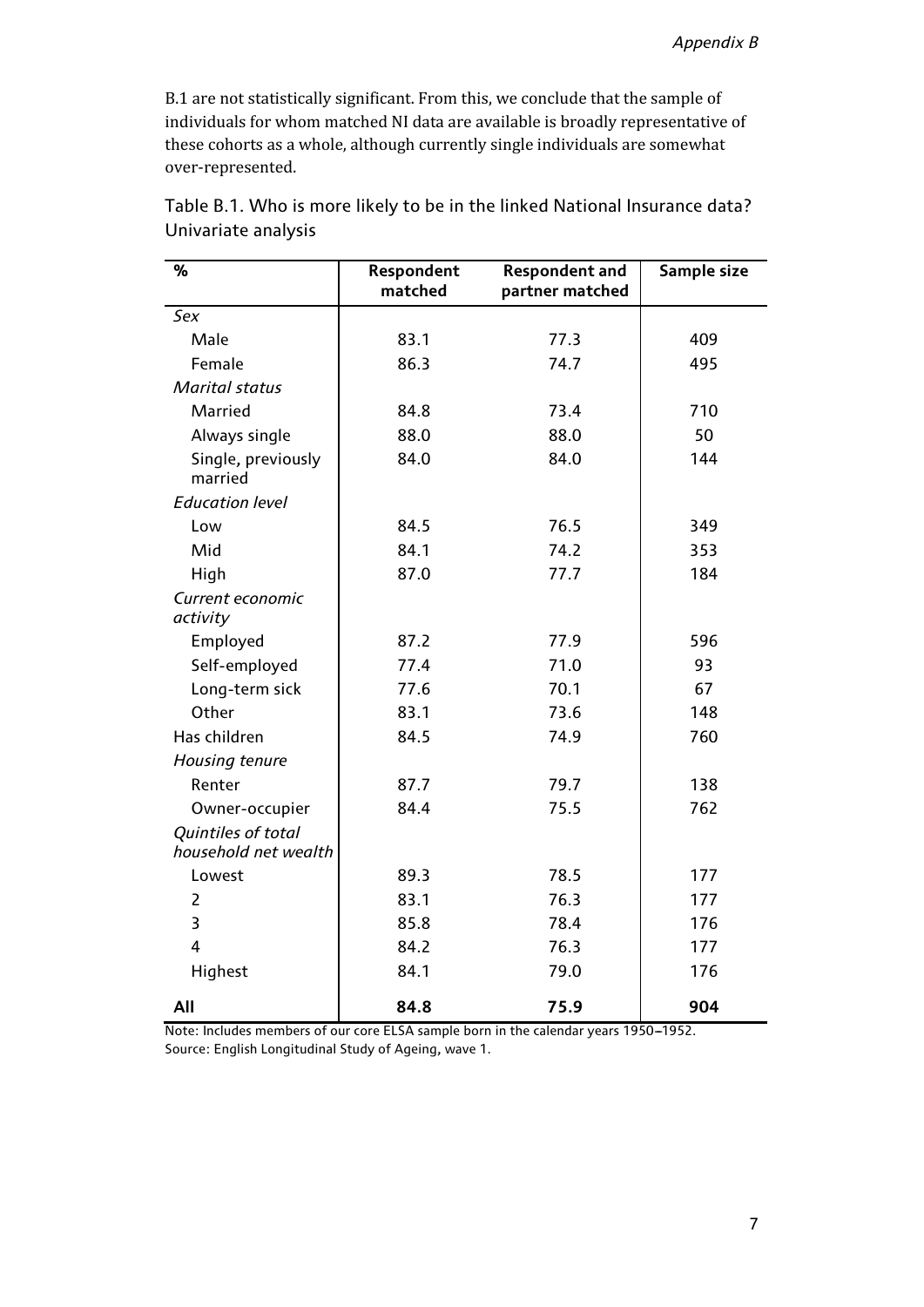#### *A single-tier pension: what does it really mean?*

|                                            | <b>Marginal effect</b> | <b>Standard error</b> |  |
|--------------------------------------------|------------------------|-----------------------|--|
| Sex                                        |                        |                       |  |
| Male                                       |                        |                       |  |
| Female                                     | $-0.023$               | 0.029                 |  |
| <b>Marital status</b>                      |                        |                       |  |
| Married                                    |                        |                       |  |
| Always single                              | $0.119***$             | 0.057                 |  |
| Single, previously married                 | 0.098***               | 0.036                 |  |
| <b>Education level</b>                     |                        |                       |  |
| Low                                        | 0.030                  | 0.032                 |  |
| Mid                                        |                        |                       |  |
| High                                       | 0.026                  | 0.040                 |  |
| Economic activity                          |                        |                       |  |
| Employed                                   |                        |                       |  |
| Self-employed                              | $-0.066$               | 0.050                 |  |
| Retired                                    | $-0.114$               | 0.093                 |  |
| Unemployed                                 | $-0.036$               | 0.106                 |  |
| Long-term sick                             | $-0.135**$             | 0.067                 |  |
| Other                                      | 0.011                  | 0.045                 |  |
| Never worked                               | $-0.154$               | 0.148                 |  |
| Has children                               | 0.039                  | 0.041                 |  |
| Housing tenure                             |                        |                       |  |
| Renter                                     | 0.017                  | 0.049                 |  |
| Owner-occupier                             |                        |                       |  |
| Quintiles of total household<br>net wealth |                        |                       |  |
| Lowest                                     | $-0.014$               | 0.052                 |  |
| $\overline{2}$                             | $-0.023$               | 0.045                 |  |
| 3                                          |                        |                       |  |
| 4                                          | $-0.019$               | 0.045                 |  |
| Highest                                    | 0.008                  | 0.045                 |  |
| N                                          | 863                    |                       |  |

Table B.2. Who is more likely to be in the linked National Insurance data? Multivariate analysis

Note: Marginal effects are average marginal effects from a probit regression. \*\*\* denotes statistical significance at the 1% level, \*\* at the 5% level and \* at the 10% level. Source: English Longitudinal Study of Ageing, wave 1.

# **Calculating state pension entitlements**

The NI data are the administrative data used by the Department for Work and Pensions to calculate individuals' state pension rights when they claim their state pension. Therefore, they should provide exactly the information required to calculate accurately individuals' state pension entitlements under both the current and proposed rules. The only limitation we face is that we currently only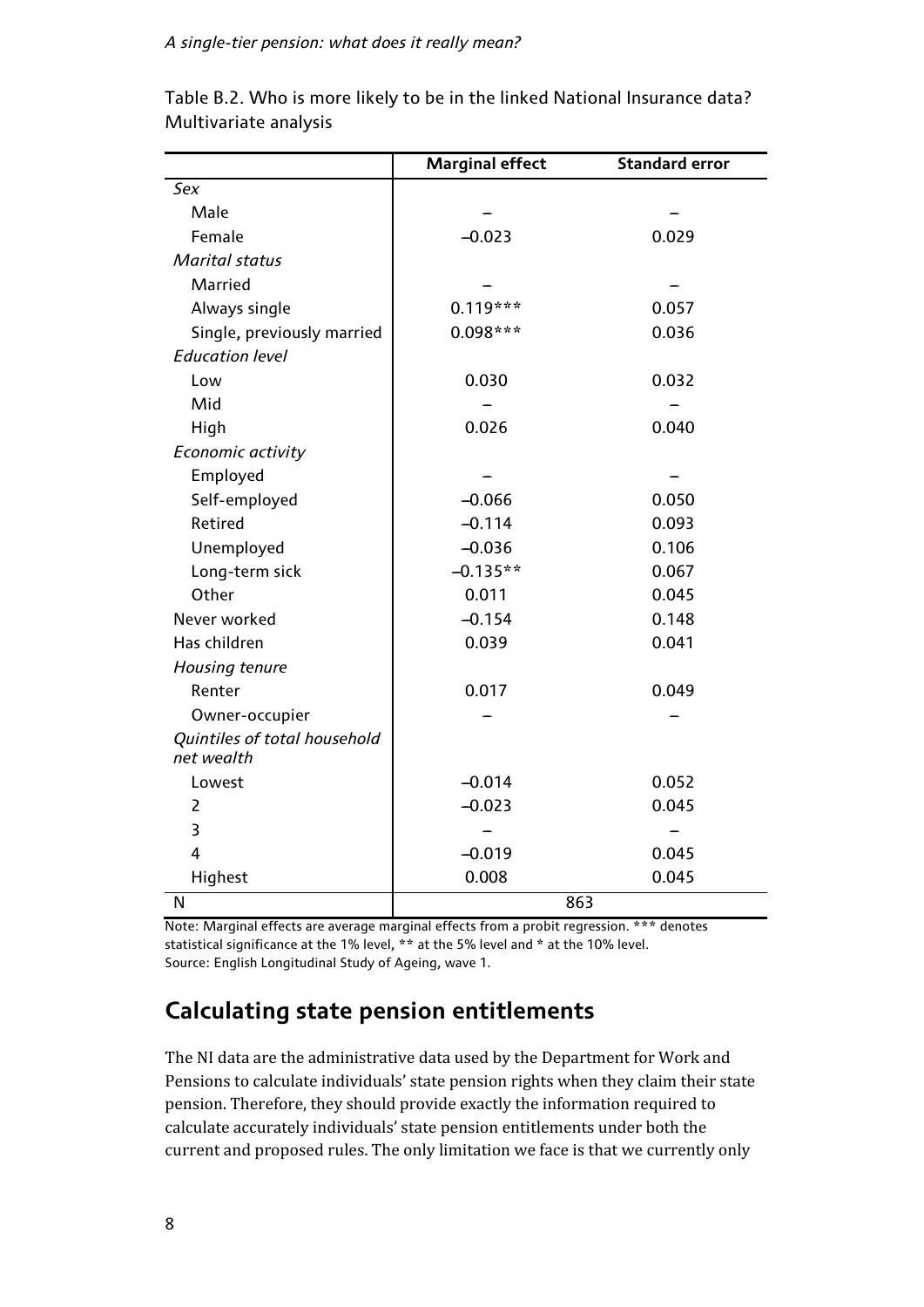have information on ELSA respondents' NI records up to and including the 2003– 04 tax year. In order to estimate the state pension entitlements that these cohorts will have at SPA, we need to fill in their contribution behaviour from 2004–05 until they reach SPA. We do this in two stages, described in detail below: first, we fill in their behaviour up to 2010–11 using survey responses collected in waves 2–5 of ELSA; second, we estimate what they will do from 2011–12 until they reach SPA.

### **Estimating National Insurance contributions and credits,** 2004-05 to 2010-11

In order to calculate individuals' NI contributions and credits, we need information on earnings from employment, self-employment (payment of class 2 contributions), receipt of those benefits that would earn NI credits, and caring.[2](#page-8-0) The main ELSA survey collects information on a range of individual circumstances that provide good – but not perfect – indicators of these in alternate years between 2002–03 and 2010–11.

#### *Employment and earnings*

l

Individuals are asked in the ELSA survey how much they are paid;[3](#page-8-1) if they do not know, then they are asked to give a band of earnings, and their earnings are imputed based on other individuals observed in the same income band with similar characteristics.

This yields earnings information for each year in which an ELSA interview took place. For years in between ELSA interviews, we uprate earnings by CPI inflation and assume that the individual was in work if they were observed with positive earnings at the last wave.

The earnings information in ELSA appears to match very well the average earnings captured in the NI data, as shown by the overlap between the black and grey solid/dashed lines in Figure B.1.

<span id="page-8-0"></span> $2$  We also need information on contracting-out behaviour and payment of the reduced rate, but the ELSA survey does not provide this information. We assume that if someone is in continuous employment, then there is no change to their reduced-rate election / contracting-out status (apart from, for example, following 2012 when it became impossible to contract out to a defined contribution pension). If we observe any break in their employment after 2003-04, we assume that when they return they are paying the main rate / are contracted in.

<span id="page-8-1"></span><sup>&</sup>lt;sup>3</sup> They are asked to include overtime, bonuses, commissions, tips and tax refunds, and to report the figure before deductions have been made for tax, National Insurance and pension contributions. This figure is comparable to the gross earnings information we have within the NI data.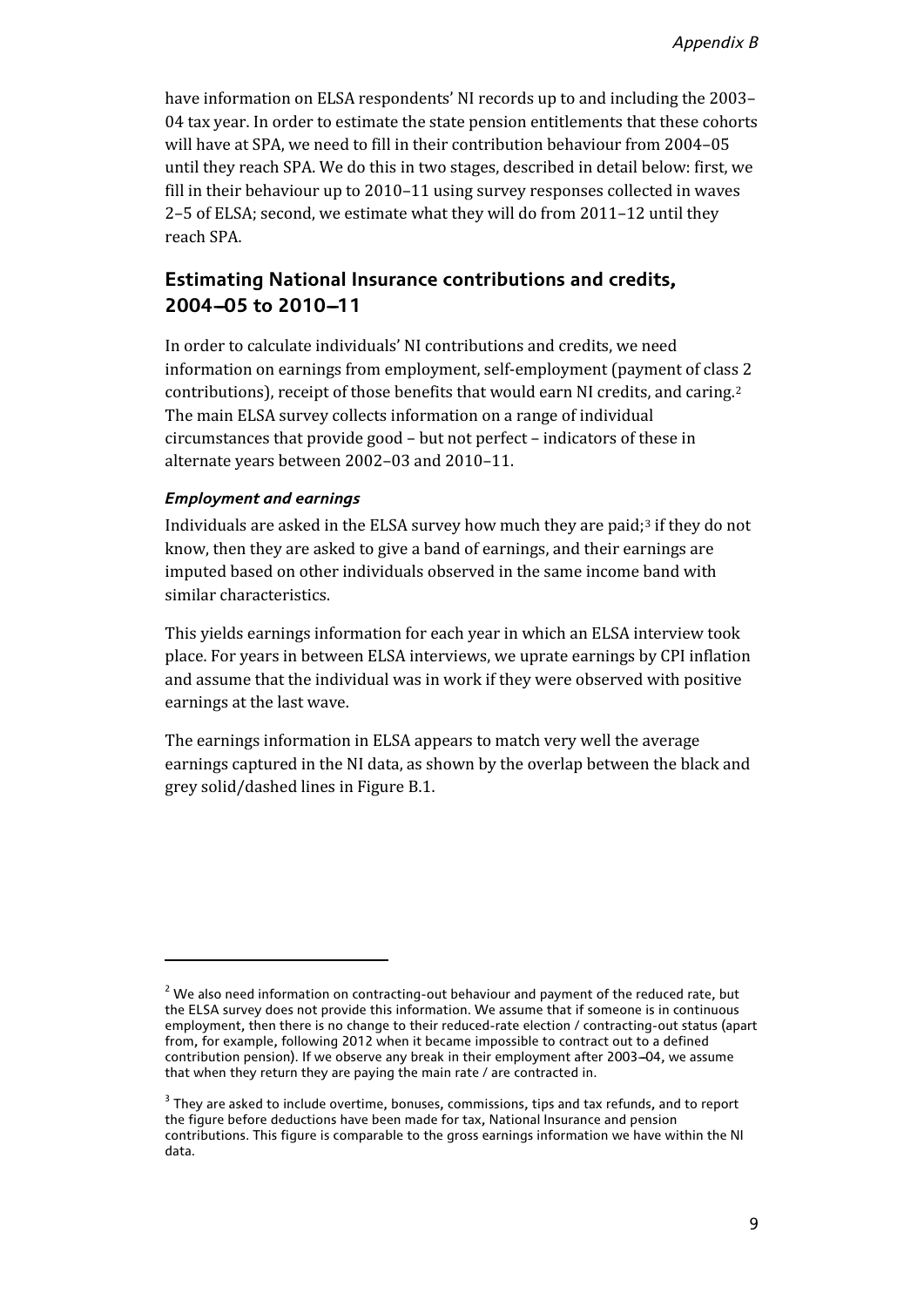

Figure B.1. Gross earnings (truncated at UEL) in the NI data and in ELSA

Note: Sample illustrated above includes all those born in the 1950-1952 calendar years in our linked core ELSA sample who were observed earning in both ELSA and the NI data in 2002-03 (N=501 in 2002, falling to N=344 in 2010 due to attrition from ELSA). Earnings are gross annual earnings in nominal terms truncated at the UEL.

Source: English Longitudinal Study of Ageing, waves 1 to 5.

#### *Self-employment*

ELSA respondents are asked both whether they are working and whether they are self-employed; we assign a year of self-employment to all those answering yes to both questions. Respondents are also asked for the start/end dates of their employment, and we use these to deduce whether the respondent was in selfemployment in years between the ELSA surveys. Where these start/end dates are missing, we are cautious and assume that the relevant individual is not selfemployed in the years between ELSA surveys.

Of those assigned a year of self-employment from the ELSA survey, we then have to assign years of class 2 contributions (52 class 2 contributions will earn a qualifying year for the BSP but no S2P entitlement). The overall rates of selfemployment in ELSA and the NI data seem broadly similar, but only a fraction of these self-employed people make 52 class 2 contributions in the NI data.[4](#page-9-0)

We randomly assign 52 class 2 contributions to those reporting self-employment, according to the fraction of those reporting self-employment in ELSA who have at least 52 class 2 contributions in the 2002 NI data (the only year of overlap we observe). We calculate this fraction by gender and year of birth. Figure B.2 shows the rates of self-employment / class 2 contributions we estimate in the NI data and in ELSA for core sample members born between 1950 and 1952.

 $\overline{\phantom{a}}$ 

<span id="page-9-0"></span><sup>4</sup> The distance between the rate of self-employment in the NI data and the fraction of people with at least 52 class 2 contributions is accounted for by people paying fewer than 52 class 2 contributions, and those with the 'small earnings exception', who earn so little that they pay no contributions, but also do not earn state pension entitlement.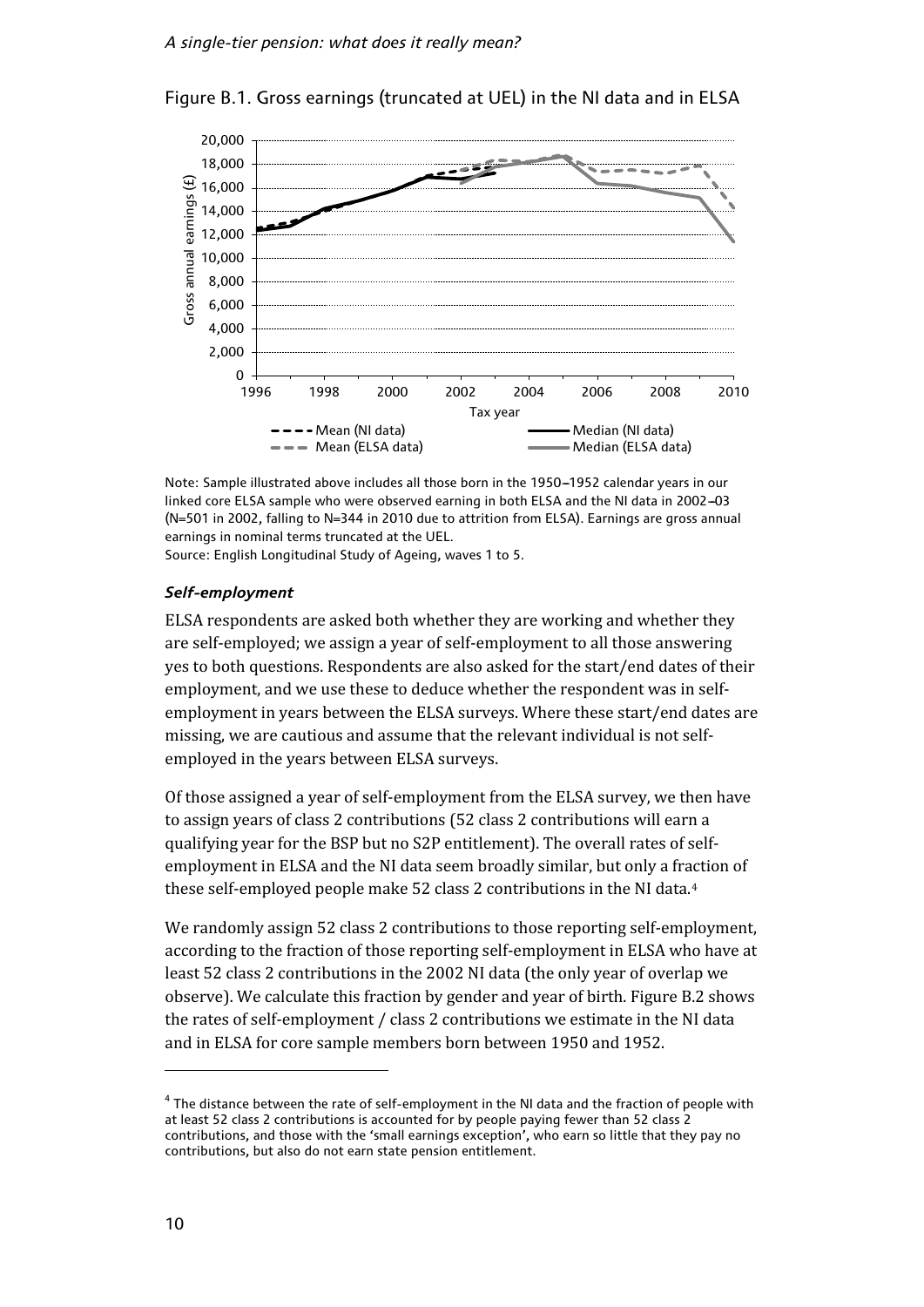

Figure B.2. Self-employment rates in the NI data and in ELSA

Note: Sample illustrated above includes all those born in the 1950-1952 calendar years in our linked core ELSA sample (N=726 in 2002, falling to N=491 by 2010 due to attrition from ELSA). 'Self-employment (NI data)' includes both those with any class 2 contributions and those who have elected to pay the small earnings exception.

Source: English Longitudinal Study of Ageing, waves 1 to 5.

#### *Benefits and tax credits*

We assign NI credits to the relevant tax years in which individuals report in ELSA that they receive carer's allowance or incapacity benefit. If they report receiving the benefit in two consecutive interviews, we assume that they also receive the benefit in all years between their interviews. If, after reporting in one ELSA interview that they do receive a benefit, they report in a later interview that they no longer receive it, we make the relatively generous assumption that they continue to receive it up to the year before that later interview.

Not all those earning credits towards the BSP earn credits towards the S2P; for example, historically, only those receiving long-term incapacity benefit earned credits towards the S2P. The distance between the dashed black line and the solid black line in Figure B.3 illustrates how the rate of carer's allowance / incapacity benefit receipt would overstate the rate of S2P credits. Therefore we randomly assign a year of S2P credits to those reporting carer's allowance / incapacity benefit, based on the ratio of S2P/BSP credit receipt observed in the 2003 NI data (by gender and year of birth). This approach results in rates of BSP/S2P credits shown by the solid and dashed grey lines shown in Figure B.3.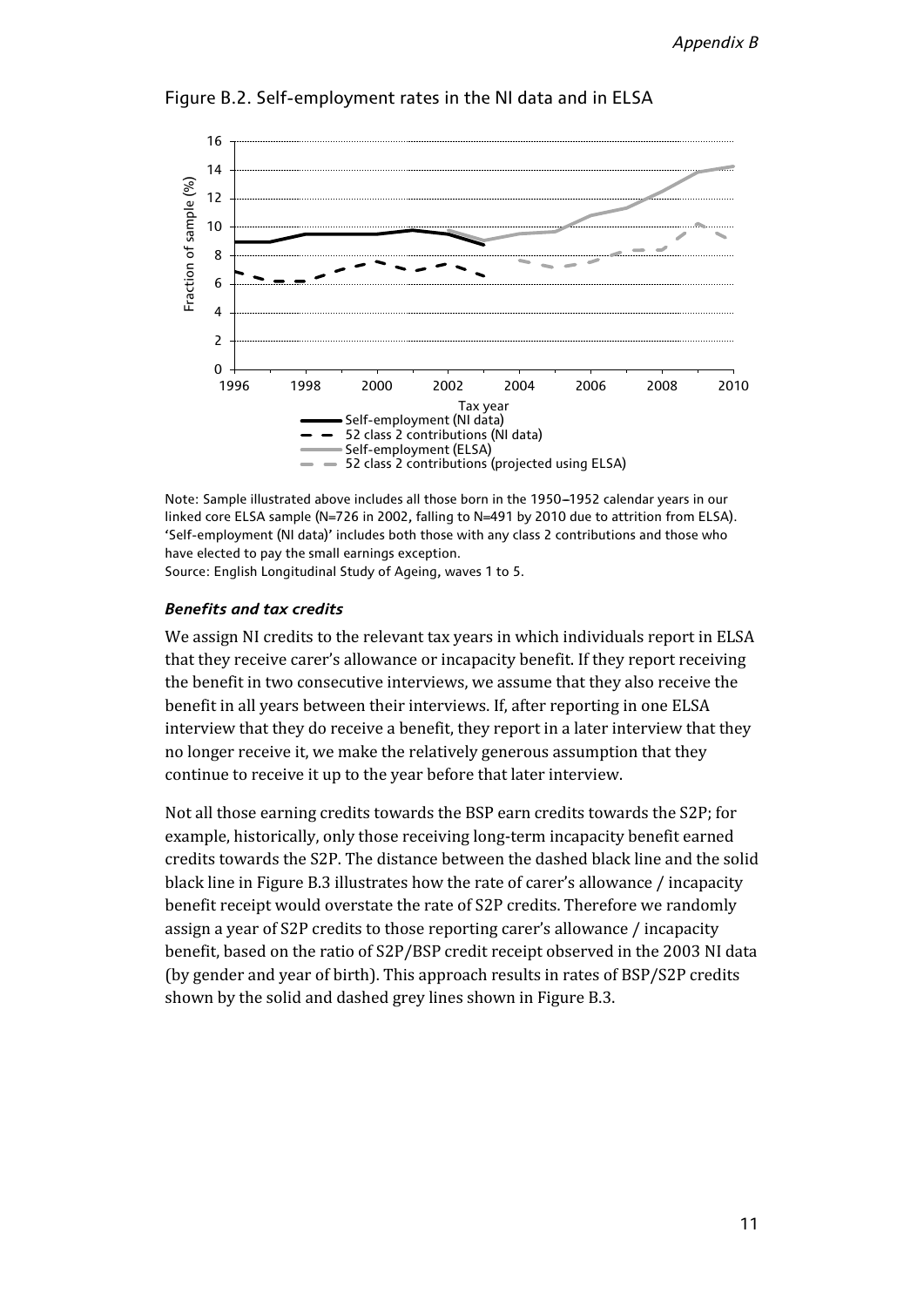

Figure B.3. National Insurance credit receipt in NI and ELSA

Note: Sample illustrated above includes all those born in the 1950-1952 calendar years in our linked core ELSA sample (N=726 in 2002, falling to N=491 in 2010 due to attrition from ELSA). Source: English Longitudinal Study of Ageing, waves 1 to 5.

### *Caring (home responsibilities protection)*

Individuals in our sample earned NI credits towards the BSP/S2P automatically if they were receiving child benefit for a child under 16 up until the 2009–10 tax year, after which the child had to be under 12.

We know from ELSA the age of the respondent's youngest child, and we assign a year of home responsibilities protection (HRP) to all women with a child under the age of 16 (or 12 as appropriate) who also report in ELSA that they have ever received child benefit. In order to earn a qualifying year for the BSP through HRP, one cannot have earned a qualifying year by any other means. Therefore this assignment of HRP is less generous than it might appear at first, as many will gain a qualifying year via class 1 contributions or other credits anyway.

Figure B.4 shows that for the older cohorts of women we observe in the NI data, rates of HRP are collapsing up to 2003. Less than 0.6% of women born in the calendar years 1946–1948 receive HRP by 2003, when the oldest of that cohort is 57.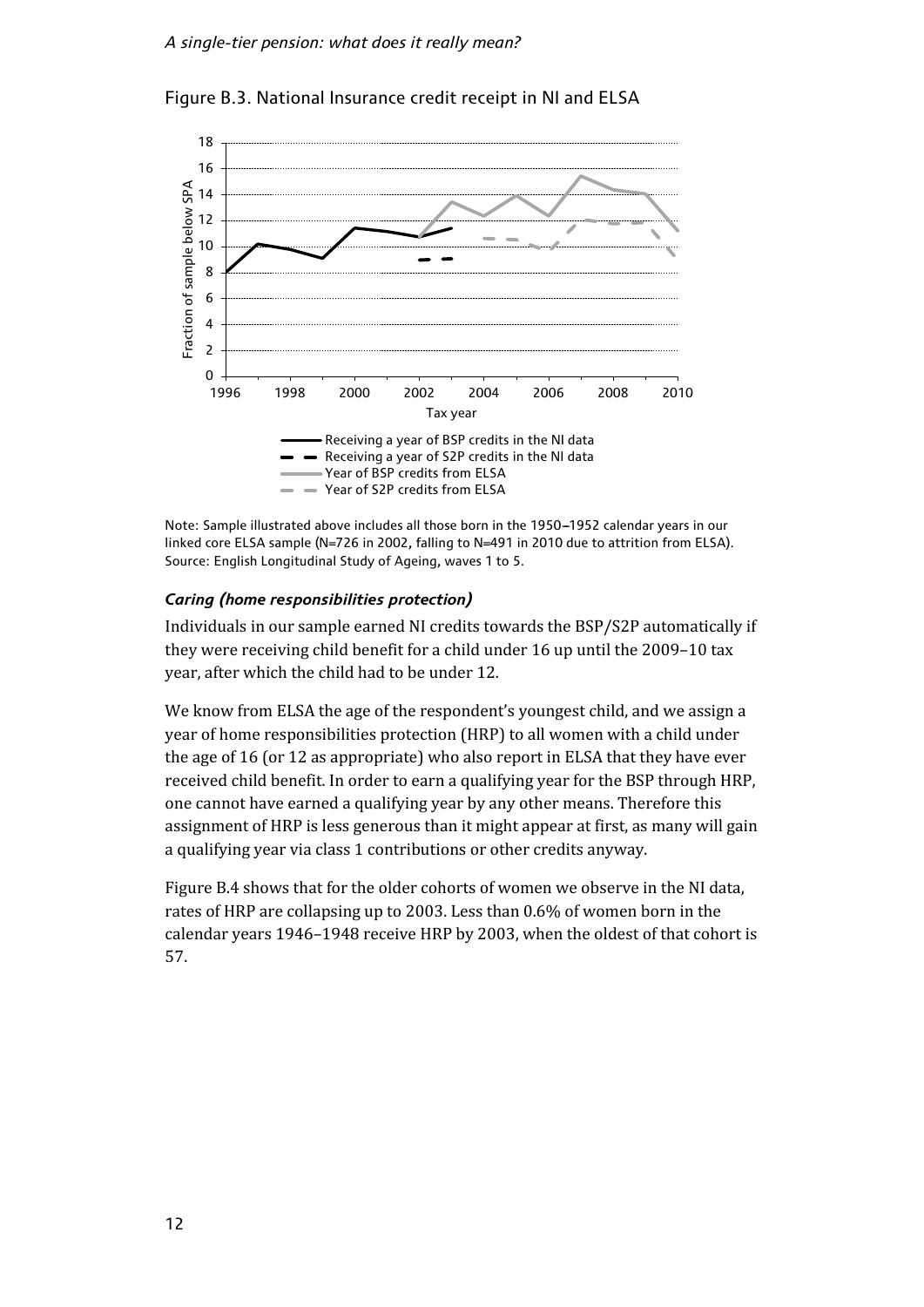

Figure B.4. Home responsibilities protection (caring) in NI and ELSA (women only)

Note: Sample includes female linked core ELSA sample members, using those born in the 1950--1952 calendar years (N=405 in 2002, falling to N=171 by 2010 due to attrition from ELSA) and in the 1946-1948 calendar years (N=579). The rate of HRP from ELSA is taken by assigning a year of HRP to each tax year in which the woman's youngest child is below the age of 16 (or 12 for tax years 2009 and 2010).

Source: English Longitudinal Study of Ageing, waves 1 to 5.

### **Estimating National Insurance contributions and credits**  up to 2018-19

Exactly how much individuals stand to gain or lose from the proposed reforms depends crucially on how much state pension entitlement people have accrued by 2016 and what they would expect to accrue after 2016 in the absence of the policy change. What we assume about behaviour from the last year in which we observe people in ELSA could, therefore, be crucial to the policy conclusions that we draw.

Our central assumption is that individuals continue to contribute to the NI system until 2016 in the same way as they were doing when we last observed them, either in ELSA or in the 2003 NI data. This means, for example, that someone reporting in ELSA that they receive incapacity benefit or carer's allowance is assumed to continue receiving these benefits until 2016. If someone is observed with positive earnings in their last ELSA interview, we assume they remain in work and their earnings are uprated with CPI inflation.

We also present results using two alternative 'extreme' assumptions: first, that individuals accrue no further pension entitlements after the last time they are observed (either in ELSA or in the NI data); second, that individuals continue to accrue the same additional entitlements in each future year until they reach SPA.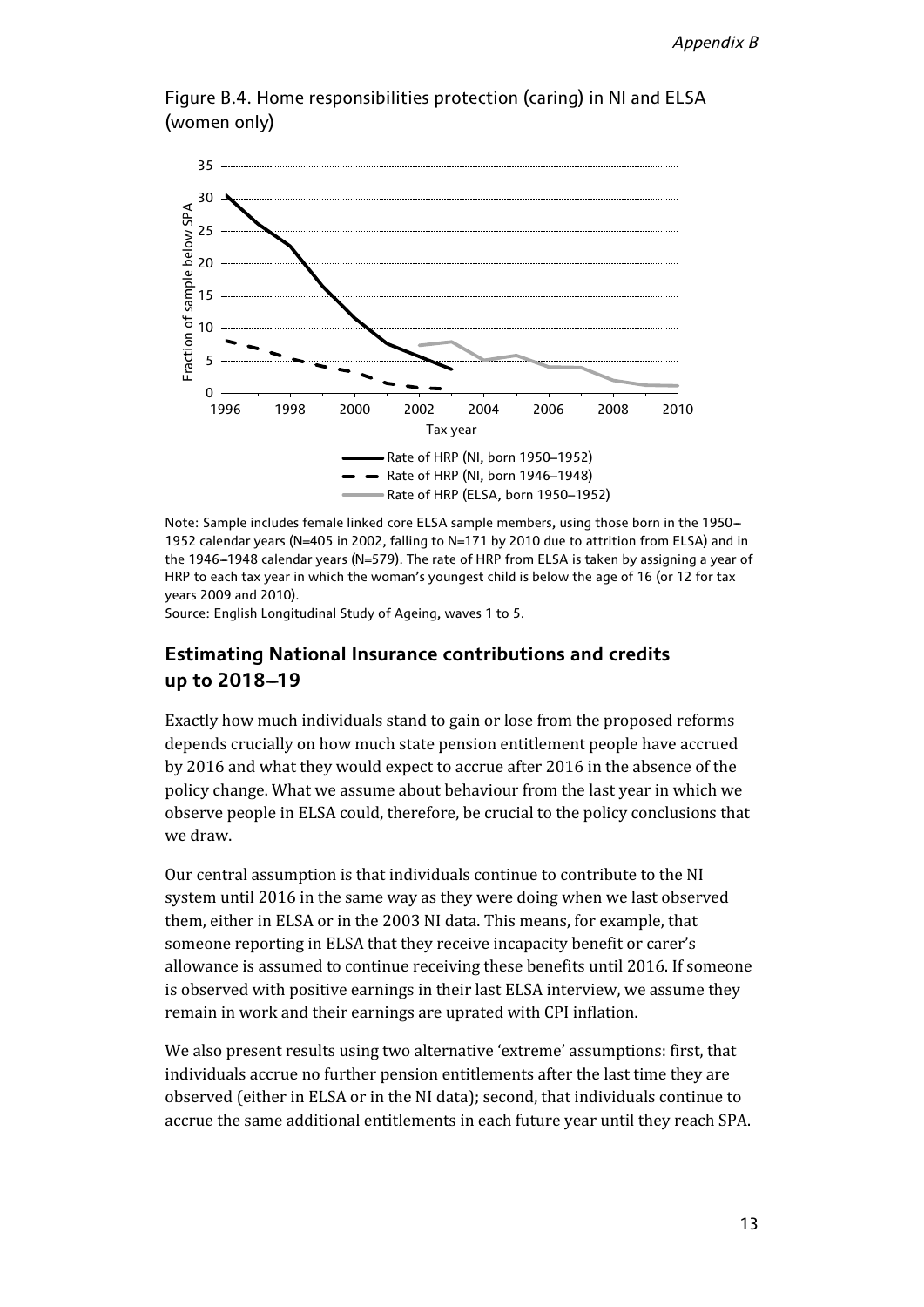# **Simulating cohorts born between 1 March 1952 and 5 July 1954**

The ELSA sample in the first wave was representative of those born on or before 29 February 1952. In this report, we are interested in analysing the state pension rights of those retiring up to 5 April 2020. This includes men and women born up to 5 July 1954 – in other words, including some individuals who are not represented fully by the ELSA sample.

In order to examine these groups, we 'simulate' contribution histories for cohorts born between 1 March 1952 and 5 July 1954. To simulate contribution histories for later cohorts based on earlier cohorts' behaviour, we essentially assume that later cohorts' careers will have looked identical to those of cohorts that came before them except that they occurred a few years later. We therefore assume that individuals in later cohorts will have had the same earnings as earlier cohorts but inflated by economy-wide average earnings growth to account for the fact that they were in the labour market in later years.

The key components of cohorts' histories that we need to simulate are how many NI contributions were paid before 1978, the level of earnings from 1978 onwards, periods caring for children from 1978 onwards, and periods in receipt of certain benefits and tax credits.

The main assumption underlying the way we have simulated the later cohorts is that their behaviour was identical to that of the cohorts who are marginally older than them but occurring a few years later. Waves 3 and 4 of ELSA added additional cohorts to the original sample, such that by wave 4 the sample was representative of those born on or before 28 February 1958.[5](#page-13-0) We can therefore compare the characteristics and behaviours of ELSA respondents born between 1 March 1952 and 5 July 1954 (i.e. the group we are trying to simulate) with those of individuals born between 1 January 1949 and 29 February 1952 (i.e. the group we are using as the basis for the simulation) to assess how accurate our main assumption is.

Table B.3 shows a comparison of some key characteristics and behaviours for these two groups. The figures for the 1949–1952 group are taken from wave 2 of ELSA, when these cohorts were on average aged 53.9 years. The figures for the 1952–1954 group are taken from wave 2 of ELSA, when these cohorts were on average aged 54.9 years.

The table shows that the earlier cohort is slightly more likely to have been married than the later cohort. They are also slightly more likely to have had children and slightly less likely to have some form of employer-provided pension.

 $\overline{\phantom{a}}$ 

<span id="page-13-0"></span> $5$  We do not use respondents from these later cohorts in our analysis as, unfortunately, we do not have linked NI data for these people.